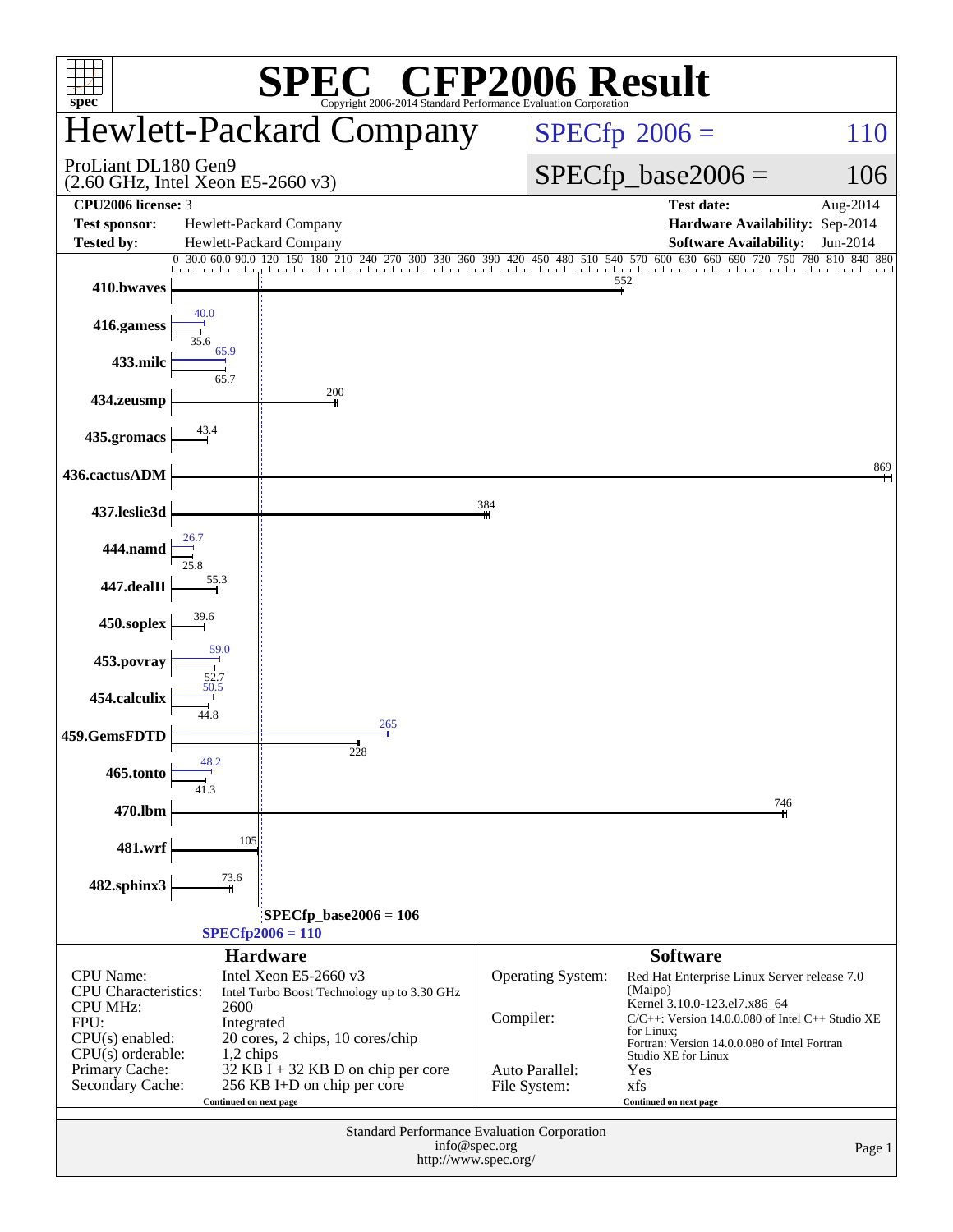

## Hewlett-Packard Company

#### ProLiant DL180 Gen9

(2.60 GHz, Intel Xeon E5-2660 v3)

 $SPECfp2006 = 110$  $SPECfp2006 = 110$ 

#### $SPECfp\_base2006 = 106$

**[CPU2006 license:](http://www.spec.org/auto/cpu2006/Docs/result-fields.html#CPU2006license)** 3 **[Test date:](http://www.spec.org/auto/cpu2006/Docs/result-fields.html#Testdate)** Aug-2014 **[Test sponsor:](http://www.spec.org/auto/cpu2006/Docs/result-fields.html#Testsponsor)** Hewlett-Packard Company **[Hardware Availability:](http://www.spec.org/auto/cpu2006/Docs/result-fields.html#HardwareAvailability)** Sep-2014 **[Tested by:](http://www.spec.org/auto/cpu2006/Docs/result-fields.html#Testedby)** Hewlett-Packard Company **[Software Availability:](http://www.spec.org/auto/cpu2006/Docs/result-fields.html#SoftwareAvailability)** Jun-2014 [L3 Cache:](http://www.spec.org/auto/cpu2006/Docs/result-fields.html#L3Cache) 25 MB I+D on chip per chip<br>Other Cache: None [Other Cache:](http://www.spec.org/auto/cpu2006/Docs/result-fields.html#OtherCache) [Memory:](http://www.spec.org/auto/cpu2006/Docs/result-fields.html#Memory) 256 GB (16 x 16 GB 2Rx4 PC4-2133P-R) [Disk Subsystem:](http://www.spec.org/auto/cpu2006/Docs/result-fields.html#DiskSubsystem) 1 x 400 GB SAS SSD, RAID 0 [Other Hardware:](http://www.spec.org/auto/cpu2006/Docs/result-fields.html#OtherHardware) None [System State:](http://www.spec.org/auto/cpu2006/Docs/result-fields.html#SystemState) Run level 3 (multi-user)<br>Base Pointers: 64-bit [Base Pointers:](http://www.spec.org/auto/cpu2006/Docs/result-fields.html#BasePointers) 64-bit<br>Peak Pointers: 32/64-bit [Peak Pointers:](http://www.spec.org/auto/cpu2006/Docs/result-fields.html#PeakPointers) [Other Software:](http://www.spec.org/auto/cpu2006/Docs/result-fields.html#OtherSoftware) None

| <b>Results Table</b> |                                                                                                          |              |                |       |                |       |                |              |                |              |                |              |
|----------------------|----------------------------------------------------------------------------------------------------------|--------------|----------------|-------|----------------|-------|----------------|--------------|----------------|--------------|----------------|--------------|
|                      | <b>Base</b>                                                                                              |              |                |       |                |       | <b>Peak</b>    |              |                |              |                |              |
| <b>Benchmark</b>     | <b>Seconds</b>                                                                                           | <b>Ratio</b> | <b>Seconds</b> | Ratio | <b>Seconds</b> | Ratio | <b>Seconds</b> | <b>Ratio</b> | <b>Seconds</b> | <b>Ratio</b> | <b>Seconds</b> | <b>Ratio</b> |
| 410.bwayes           | 24.6                                                                                                     | 552          | 24.6           | 552   | 24.8           | 549   | 24.6           | 552          | 24.6           | 552          | 24.8           | 549          |
| 416.gamess           | 550                                                                                                      | 35.6         | 552            | 35.4  | 551            | 35.6  | 488            | 40.2         | 490            | 40.0         | 490            | <b>40.0</b>  |
| $433$ .milc          | 140                                                                                                      | 65.7         | 140            | 65.7  | 139            | 65.9  | 139            | 65.9         | 139            | 66.0         | 139            | 65.9         |
| 434.zeusmp           | 45.6                                                                                                     | 200          | 45.1           | 202   | 45.7           | 199   | 45.6           | 200          | 45.1           | 202          | 45.7           | 199          |
| $435.\n$ gromacs     | 164                                                                                                      | 43.5         | 164            | 43.4  | 164            | 43.4  | 164            | 43.5         | 164            | 43.4         | 164            | 43.4         |
| 436.cactusADM        | 13.7                                                                                                     | 869          | 13.8           | 866   | 13.6           | 879   | 13.7           | 869          | 13.8           | 866          | 13.6           | 879          |
| 437.leslie3d         | 24.5                                                                                                     | 384          | 24.6           | 381   | 24.3           | 387   | 24.5           | 384          | 24.6           | 381          | 24.3           | 387          |
| 444.namd             | 311                                                                                                      | 25.8         | 310            | 25.8  | 311            | 25.8  | 301            | 26.7         | 301            | 26.7         | 301            | 26.7         |
| $447$ .dealII        | 209                                                                                                      | 54.6         | 207            | 55.3  | 206            | 55.4  | 209            | 54.6         | 207            | 55.3         | 206            | 55.4         |
| $ 450$ .soplex       | 212                                                                                                      | 39.3         | 211            | 39.6  | 209            | 39.9  | 212            | 39.3         | 211            | 39.6         | 209            | 39.9         |
| $453$ .povray        | 101                                                                                                      | 52.7         | 100            | 53.0  | 102            | 52.1  | 90.2           | 59.0         | 90.5           | 58.8         | 90.2           | 59.0         |
| $454$ .calculix      | 184                                                                                                      | 44.8         | 184            | 44.8  | 184            | 45.0  | 163            | 50.5         | 163            | 50.5         | 165            | 50.1         |
| 459.GemsFDTD         | 46.3                                                                                                     | 229          | 46.7           | 227   | 46.6           | 228   | 40.1           | 265          | 40.1           | 265          | 40.3           | 264          |
| $465$ .tonto         | 238                                                                                                      | 41.3         | 237            | 41.5  | 241            | 40.9  | 204            | 48.2         | 204            | 48.2         | 204            | 48.2         |
| 470.1bm              | 18.4                                                                                                     | 746          | 18.3           | 750   | 18.4           | 746   | 18.4           | 746          | 18.3           | 750          | 18.4           | 746          |
| $ 481$ .wrf          | 106                                                                                                      | 105          | 106            | 105   | 107            | 105   | 106            | 105          | 106            | 105          | 107            | 105          |
| $482$ .sphinx $3$    | 277                                                                                                      | 70.3         | 265            | 73.6  | 263            | 74.1  | 277            | 70.3         | 265            | 73.6         | 263            | 74.1         |
|                      | Results appear in the order in which they were run. Bold underlined text indicates a median measurement. |              |                |       |                |       |                |              |                |              |                |              |

#### **[Operating System Notes](http://www.spec.org/auto/cpu2006/Docs/result-fields.html#OperatingSystemNotes)**

 Stack size set to unlimited using "ulimit -s unlimited" Transparent Huge Pages enabled with: echo always > /sys/kernel/mm/transparent\_hugepage/enabled Filesystem page cache cleared with: echo 1 > /proc/sys/vm/drop\_caches

#### **[Platform Notes](http://www.spec.org/auto/cpu2006/Docs/result-fields.html#PlatformNotes)**

 BIOS Configuration: Intel Hyperthreading Options set to Disabled HP Power Profile set to Maximum Performance Collaborative Power Control set to Disabled Thermal Configuration set to Maximum Cooling Processor Power and Utilization Monitoring set to Disabled Continued on next page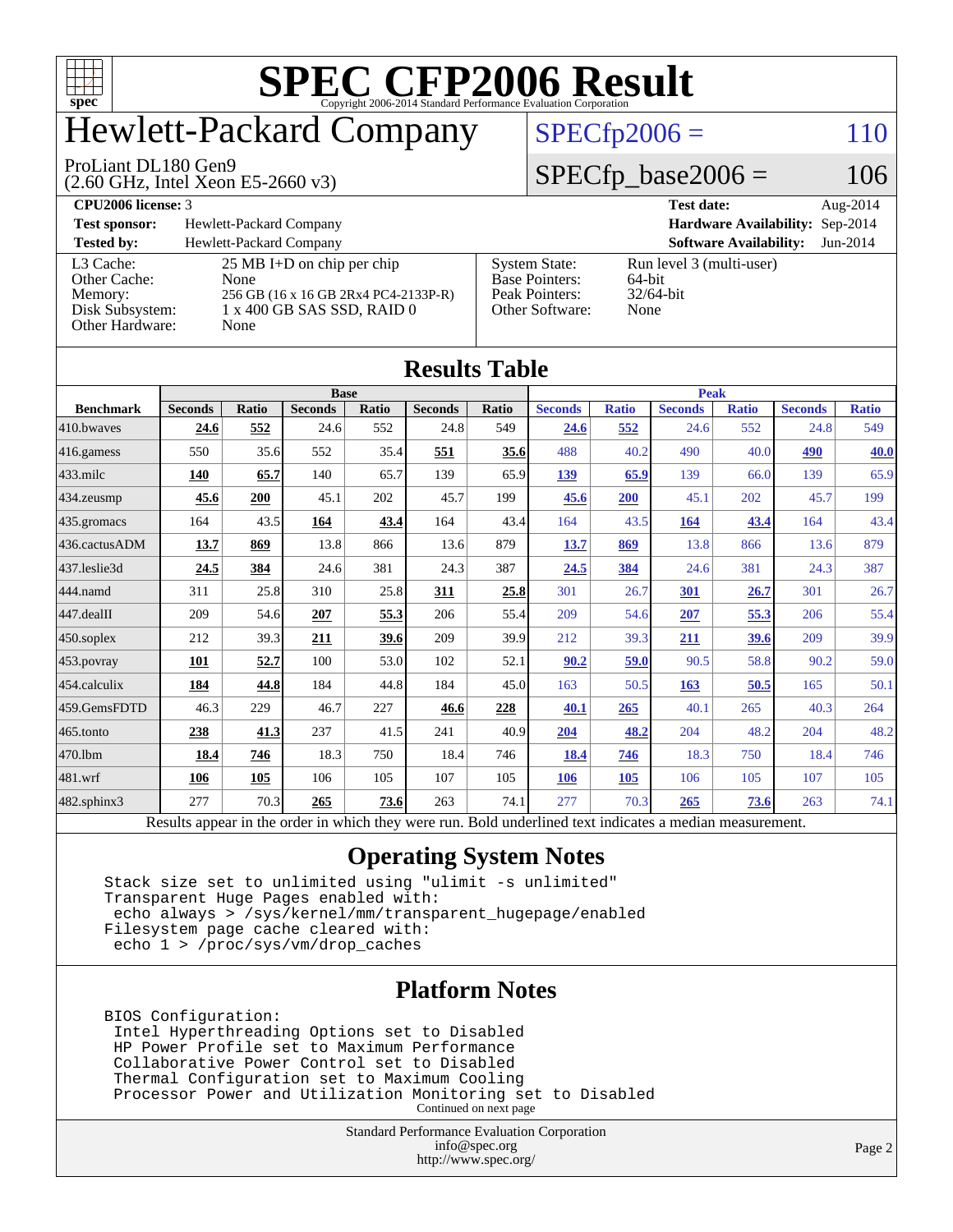

## Hewlett-Packard Company

 $SPECTp2006 = 110$ 

(2.60 GHz, Intel Xeon E5-2660 v3) ProLiant DL180 Gen9

 $SPECTp\_base2006 = 106$ 

**[Test sponsor:](http://www.spec.org/auto/cpu2006/Docs/result-fields.html#Testsponsor)** Hewlett-Packard Company **[Hardware Availability:](http://www.spec.org/auto/cpu2006/Docs/result-fields.html#HardwareAvailability)** Sep-2014 **[Tested by:](http://www.spec.org/auto/cpu2006/Docs/result-fields.html#Testedby)** Hewlett-Packard Company **[Software Availability:](http://www.spec.org/auto/cpu2006/Docs/result-fields.html#SoftwareAvailability)** Jun-2014

**[CPU2006 license:](http://www.spec.org/auto/cpu2006/Docs/result-fields.html#CPU2006license)** 3 **[Test date:](http://www.spec.org/auto/cpu2006/Docs/result-fields.html#Testdate)** Aug-2014

#### **[Platform Notes \(Continued\)](http://www.spec.org/auto/cpu2006/Docs/result-fields.html#PlatformNotes)**

Standard Performance Evaluation Corporation [info@spec.org](mailto:info@spec.org) <http://www.spec.org/> Memory Refresh Rate set to 1x Refresh QPI Snoop Configuration set to Home Snoop Sysinfo program /home/cpu2006/config/sysinfo.rev6818 \$Rev: 6818 \$ \$Date:: 2012-07-17 #\$ e86d102572650a6e4d596a3cee98f191 running on Kokomo-bottom Sat Aug 2 21:12:08 2014 This section contains SUT (System Under Test) info as seen by some common utilities. To remove or add to this section, see: <http://www.spec.org/cpu2006/Docs/config.html#sysinfo> From /proc/cpuinfo model name : Intel(R) Xeon(R) CPU E5-2660 v3 @ 2.60GHz 2 "physical id"s (chips) 20 "processors" cores, siblings (Caution: counting these is hw and system dependent. The following excerpts from /proc/cpuinfo might not be reliable. Use with caution.) cpu cores : 10 siblings : 10 physical 0: cores 0 2 3 4 8 9 10 11 12 physical 1: cores 0 2 3 4 8 9 10 11 12 cache size : 25600 KB From /proc/meminfo MemTotal: 263715516 kB HugePages\_Total: 0 Hugepagesize: 2048 kB From /etc/\*release\* /etc/\*version\* os-release: NAME="Red Hat Enterprise Linux Server" VERSION="7.0 (Maipo)" ID="rhel" ID\_LIKE="fedora" VERSION\_ID="7.0" PRETTY\_NAME="Red Hat Enterprise Linux Server 7.0 (Maipo)" ANSI\_COLOR="0;31" CPE\_NAME="cpe:/o:redhat:enterprise\_linux:7.0:GA:server" redhat-release: Red Hat Enterprise Linux Server release 7.0 (Maipo) system-release: Red Hat Enterprise Linux Server release 7.0 (Maipo) system-release-cpe: cpe:/o:redhat:enterprise\_linux:7.0:ga:server uname -a: Linux Kokomo-bottom 3.10.0-123.el7.x86\_64 #1 SMP Mon May 5 11:16:57 EDT 2014 x86\_64 x86\_64 x86\_64 GNU/Linux run-level 3 Aug 2 15:28 SPEC is set to: /home/cpu2006<br>Filesystem Type Type Size Used Avail Use% Mounted on /dev/mapper/rhel-home xfs 318G 4.1G 314G 2% /home Continued on next page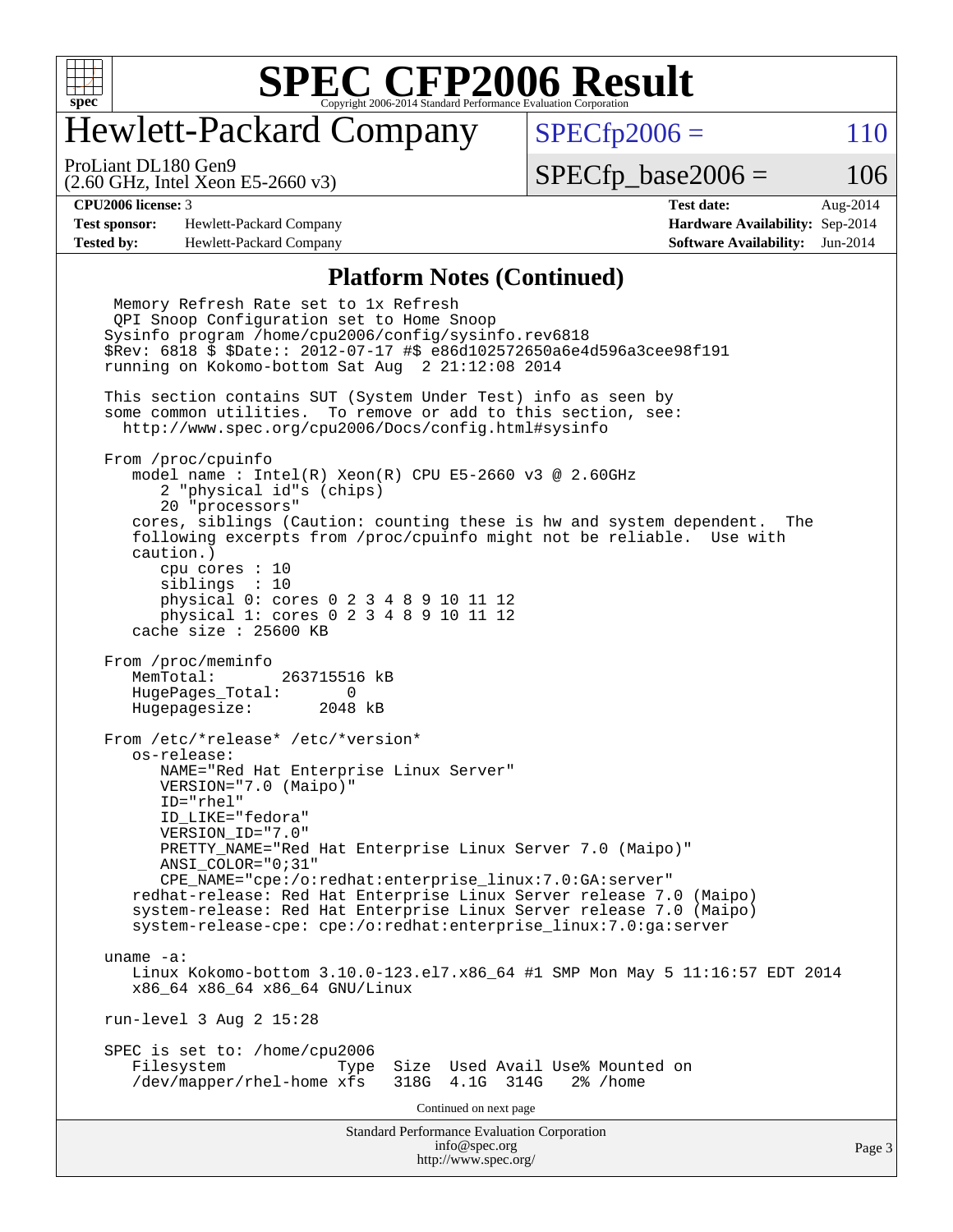

## Hewlett-Packard Company

ProLiant DL180 Gen9

 $SPECfp2006 = 110$  $SPECfp2006 = 110$ 

(2.60 GHz, Intel Xeon E5-2660 v3)

**[Test sponsor:](http://www.spec.org/auto/cpu2006/Docs/result-fields.html#Testsponsor)** Hewlett-Packard Company **[Hardware Availability:](http://www.spec.org/auto/cpu2006/Docs/result-fields.html#HardwareAvailability)** Sep-2014 **[Tested by:](http://www.spec.org/auto/cpu2006/Docs/result-fields.html#Testedby)** Hewlett-Packard Company **[Software Availability:](http://www.spec.org/auto/cpu2006/Docs/result-fields.html#SoftwareAvailability)** Jun-2014

**[CPU2006 license:](http://www.spec.org/auto/cpu2006/Docs/result-fields.html#CPU2006license)** 3 **[Test date:](http://www.spec.org/auto/cpu2006/Docs/result-fields.html#Testdate)** Aug-2014

 $SPECfp\_base2006 = 106$ 

#### **[Platform Notes \(Continued\)](http://www.spec.org/auto/cpu2006/Docs/result-fields.html#PlatformNotes)**

 Additional information from dmidecode: BIOS HP U20 07/11/2014 Memory: 16x HP NOT AVAILABLE 16 GB 2133 MHz 2 rank

(End of data from sysinfo program)

#### **[General Notes](http://www.spec.org/auto/cpu2006/Docs/result-fields.html#GeneralNotes)**

Environment variables set by runspec before the start of the run: KMP\_AFFINITY = "granularity=fine,compact" LD\_LIBRARY\_PATH = "/home/cpu2006/libs/32:/home/cpu2006/libs/64:/home/cpu2006/sh" OMP\_NUM\_THREADS = "20"

 Binaries compiled on a system with 1x Core i7-860 CPU + 8GB memory using RedHat EL 6.4

#### **[Base Compiler Invocation](http://www.spec.org/auto/cpu2006/Docs/result-fields.html#BaseCompilerInvocation)**

 $C$  benchmarks:<br>icc  $-m64$ 

[C++ benchmarks:](http://www.spec.org/auto/cpu2006/Docs/result-fields.html#CXXbenchmarks) [icpc -m64](http://www.spec.org/cpu2006/results/res2014q3/cpu2006-20140908-31239.flags.html#user_CXXbase_intel_icpc_64bit_bedb90c1146cab66620883ef4f41a67e)

[Fortran benchmarks](http://www.spec.org/auto/cpu2006/Docs/result-fields.html#Fortranbenchmarks): [ifort -m64](http://www.spec.org/cpu2006/results/res2014q3/cpu2006-20140908-31239.flags.html#user_FCbase_intel_ifort_64bit_ee9d0fb25645d0210d97eb0527dcc06e)

[Benchmarks using both Fortran and C](http://www.spec.org/auto/cpu2006/Docs/result-fields.html#BenchmarksusingbothFortranandC): [icc -m64](http://www.spec.org/cpu2006/results/res2014q3/cpu2006-20140908-31239.flags.html#user_CC_FCbase_intel_icc_64bit_0b7121f5ab7cfabee23d88897260401c) [ifort -m64](http://www.spec.org/cpu2006/results/res2014q3/cpu2006-20140908-31239.flags.html#user_CC_FCbase_intel_ifort_64bit_ee9d0fb25645d0210d97eb0527dcc06e)

#### **[Base Portability Flags](http://www.spec.org/auto/cpu2006/Docs/result-fields.html#BasePortabilityFlags)**

| 410.bwaves: -DSPEC CPU LP64                |  |
|--------------------------------------------|--|
| 416.gamess: -DSPEC_CPU_LP64                |  |
| 433.milc: -DSPEC CPU LP64                  |  |
| 434.zeusmp: -DSPEC_CPU_LP64                |  |
| 435.gromacs: -DSPEC_CPU_LP64 -nofor_main   |  |
| 436.cactusADM: -DSPEC CPU LP64 -nofor main |  |
| 437.leslie3d: -DSPEC CPU LP64              |  |
| 444.namd: - DSPEC_CPU LP64                 |  |
| 447.dealII: -DSPEC_CPU LP64                |  |
| 450.soplex: -DSPEC_CPU_LP64                |  |
| 453.povray: -DSPEC_CPU_LP64                |  |
| 454.calculix: - DSPEC_CPU_LP64 -nofor_main |  |
| 459. GemsFDTD: - DSPEC CPU LP64            |  |
|                                            |  |

Continued on next page

Standard Performance Evaluation Corporation [info@spec.org](mailto:info@spec.org) <http://www.spec.org/>

Page 4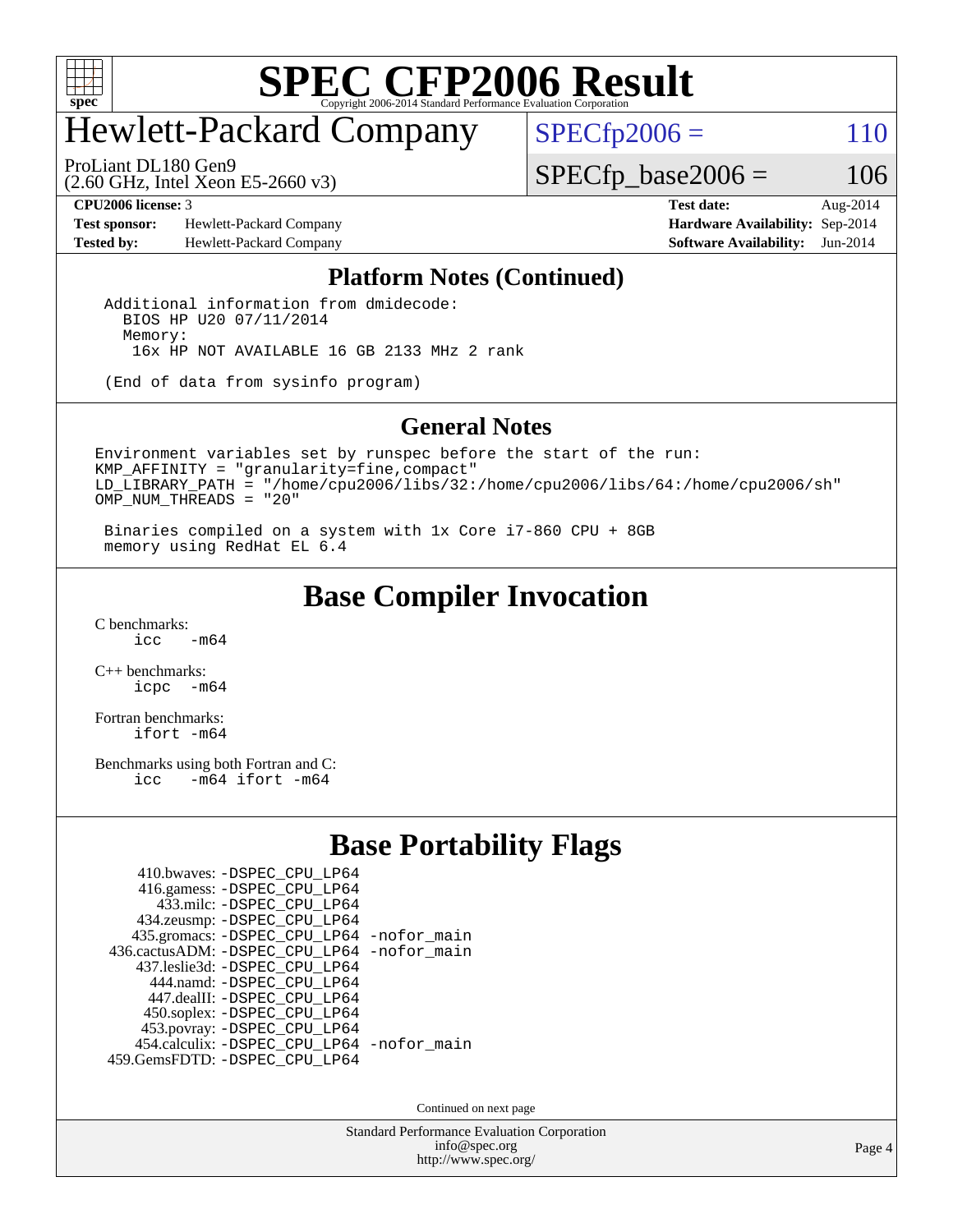

## Hewlett-Packard Company

ProLiant DL180 Gen9

 $SPECfp2006 = 110$  $SPECfp2006 = 110$ 

(2.60 GHz, Intel Xeon E5-2660 v3)

**[Test sponsor:](http://www.spec.org/auto/cpu2006/Docs/result-fields.html#Testsponsor)** Hewlett-Packard Company **[Hardware Availability:](http://www.spec.org/auto/cpu2006/Docs/result-fields.html#HardwareAvailability)** Sep-2014 **[Tested by:](http://www.spec.org/auto/cpu2006/Docs/result-fields.html#Testedby)** Hewlett-Packard Company **[Software Availability:](http://www.spec.org/auto/cpu2006/Docs/result-fields.html#SoftwareAvailability)** Jun-2014

 $SPECfp\_base2006 = 106$ **[CPU2006 license:](http://www.spec.org/auto/cpu2006/Docs/result-fields.html#CPU2006license)** 3 **[Test date:](http://www.spec.org/auto/cpu2006/Docs/result-fields.html#Testdate)** Aug-2014

### **[Base Portability Flags \(Continued\)](http://www.spec.org/auto/cpu2006/Docs/result-fields.html#BasePortabilityFlags)**

 465.tonto: [-DSPEC\\_CPU\\_LP64](http://www.spec.org/cpu2006/results/res2014q3/cpu2006-20140908-31239.flags.html#suite_basePORTABILITY465_tonto_DSPEC_CPU_LP64) 470.lbm: [-DSPEC\\_CPU\\_LP64](http://www.spec.org/cpu2006/results/res2014q3/cpu2006-20140908-31239.flags.html#suite_basePORTABILITY470_lbm_DSPEC_CPU_LP64) 482.sphinx3: [-DSPEC\\_CPU\\_LP64](http://www.spec.org/cpu2006/results/res2014q3/cpu2006-20140908-31239.flags.html#suite_basePORTABILITY482_sphinx3_DSPEC_CPU_LP64)

481.wrf: [-DSPEC\\_CPU\\_LP64](http://www.spec.org/cpu2006/results/res2014q3/cpu2006-20140908-31239.flags.html#suite_basePORTABILITY481_wrf_DSPEC_CPU_LP64) [-DSPEC\\_CPU\\_CASE\\_FLAG](http://www.spec.org/cpu2006/results/res2014q3/cpu2006-20140908-31239.flags.html#b481.wrf_baseCPORTABILITY_DSPEC_CPU_CASE_FLAG) [-DSPEC\\_CPU\\_LINUX](http://www.spec.org/cpu2006/results/res2014q3/cpu2006-20140908-31239.flags.html#b481.wrf_baseCPORTABILITY_DSPEC_CPU_LINUX)

#### **[Base Optimization Flags](http://www.spec.org/auto/cpu2006/Docs/result-fields.html#BaseOptimizationFlags)**

[C benchmarks](http://www.spec.org/auto/cpu2006/Docs/result-fields.html#Cbenchmarks):

[-xCORE-AVX2](http://www.spec.org/cpu2006/results/res2014q3/cpu2006-20140908-31239.flags.html#user_CCbase_f-xAVX2_5f5fc0cbe2c9f62c816d3e45806c70d7) [-ipo](http://www.spec.org/cpu2006/results/res2014q3/cpu2006-20140908-31239.flags.html#user_CCbase_f-ipo) [-O3](http://www.spec.org/cpu2006/results/res2014q3/cpu2006-20140908-31239.flags.html#user_CCbase_f-O3) [-no-prec-div](http://www.spec.org/cpu2006/results/res2014q3/cpu2006-20140908-31239.flags.html#user_CCbase_f-no-prec-div) [-parallel](http://www.spec.org/cpu2006/results/res2014q3/cpu2006-20140908-31239.flags.html#user_CCbase_f-parallel) [-opt-prefetch](http://www.spec.org/cpu2006/results/res2014q3/cpu2006-20140908-31239.flags.html#user_CCbase_f-opt-prefetch) [-ansi-alias](http://www.spec.org/cpu2006/results/res2014q3/cpu2006-20140908-31239.flags.html#user_CCbase_f-ansi-alias)

[C++ benchmarks:](http://www.spec.org/auto/cpu2006/Docs/result-fields.html#CXXbenchmarks) [-xCORE-AVX2](http://www.spec.org/cpu2006/results/res2014q3/cpu2006-20140908-31239.flags.html#user_CXXbase_f-xAVX2_5f5fc0cbe2c9f62c816d3e45806c70d7) [-ipo](http://www.spec.org/cpu2006/results/res2014q3/cpu2006-20140908-31239.flags.html#user_CXXbase_f-ipo) [-O3](http://www.spec.org/cpu2006/results/res2014q3/cpu2006-20140908-31239.flags.html#user_CXXbase_f-O3) [-no-prec-div](http://www.spec.org/cpu2006/results/res2014q3/cpu2006-20140908-31239.flags.html#user_CXXbase_f-no-prec-div) [-opt-prefetch](http://www.spec.org/cpu2006/results/res2014q3/cpu2006-20140908-31239.flags.html#user_CXXbase_f-opt-prefetch) [-ansi-alias](http://www.spec.org/cpu2006/results/res2014q3/cpu2006-20140908-31239.flags.html#user_CXXbase_f-ansi-alias)

[Fortran benchmarks](http://www.spec.org/auto/cpu2006/Docs/result-fields.html#Fortranbenchmarks): [-xCORE-AVX2](http://www.spec.org/cpu2006/results/res2014q3/cpu2006-20140908-31239.flags.html#user_FCbase_f-xAVX2_5f5fc0cbe2c9f62c816d3e45806c70d7) [-ipo](http://www.spec.org/cpu2006/results/res2014q3/cpu2006-20140908-31239.flags.html#user_FCbase_f-ipo) [-O3](http://www.spec.org/cpu2006/results/res2014q3/cpu2006-20140908-31239.flags.html#user_FCbase_f-O3) [-no-prec-div](http://www.spec.org/cpu2006/results/res2014q3/cpu2006-20140908-31239.flags.html#user_FCbase_f-no-prec-div) [-parallel](http://www.spec.org/cpu2006/results/res2014q3/cpu2006-20140908-31239.flags.html#user_FCbase_f-parallel) [-opt-prefetch](http://www.spec.org/cpu2006/results/res2014q3/cpu2006-20140908-31239.flags.html#user_FCbase_f-opt-prefetch)

[Benchmarks using both Fortran and C](http://www.spec.org/auto/cpu2006/Docs/result-fields.html#BenchmarksusingbothFortranandC): [-xCORE-AVX2](http://www.spec.org/cpu2006/results/res2014q3/cpu2006-20140908-31239.flags.html#user_CC_FCbase_f-xAVX2_5f5fc0cbe2c9f62c816d3e45806c70d7) [-ipo](http://www.spec.org/cpu2006/results/res2014q3/cpu2006-20140908-31239.flags.html#user_CC_FCbase_f-ipo) [-O3](http://www.spec.org/cpu2006/results/res2014q3/cpu2006-20140908-31239.flags.html#user_CC_FCbase_f-O3) [-no-prec-div](http://www.spec.org/cpu2006/results/res2014q3/cpu2006-20140908-31239.flags.html#user_CC_FCbase_f-no-prec-div) [-parallel](http://www.spec.org/cpu2006/results/res2014q3/cpu2006-20140908-31239.flags.html#user_CC_FCbase_f-parallel) [-opt-prefetch](http://www.spec.org/cpu2006/results/res2014q3/cpu2006-20140908-31239.flags.html#user_CC_FCbase_f-opt-prefetch) [-ansi-alias](http://www.spec.org/cpu2006/results/res2014q3/cpu2006-20140908-31239.flags.html#user_CC_FCbase_f-ansi-alias)

#### **[Peak Compiler Invocation](http://www.spec.org/auto/cpu2006/Docs/result-fields.html#PeakCompilerInvocation)**

[C benchmarks](http://www.spec.org/auto/cpu2006/Docs/result-fields.html#Cbenchmarks):  $\text{icc}$  -m64

[C++ benchmarks:](http://www.spec.org/auto/cpu2006/Docs/result-fields.html#CXXbenchmarks) [icpc -m64](http://www.spec.org/cpu2006/results/res2014q3/cpu2006-20140908-31239.flags.html#user_CXXpeak_intel_icpc_64bit_bedb90c1146cab66620883ef4f41a67e)

[Fortran benchmarks](http://www.spec.org/auto/cpu2006/Docs/result-fields.html#Fortranbenchmarks): [ifort -m64](http://www.spec.org/cpu2006/results/res2014q3/cpu2006-20140908-31239.flags.html#user_FCpeak_intel_ifort_64bit_ee9d0fb25645d0210d97eb0527dcc06e)

[Benchmarks using both Fortran and C](http://www.spec.org/auto/cpu2006/Docs/result-fields.html#BenchmarksusingbothFortranandC): [icc -m64](http://www.spec.org/cpu2006/results/res2014q3/cpu2006-20140908-31239.flags.html#user_CC_FCpeak_intel_icc_64bit_0b7121f5ab7cfabee23d88897260401c) [ifort -m64](http://www.spec.org/cpu2006/results/res2014q3/cpu2006-20140908-31239.flags.html#user_CC_FCpeak_intel_ifort_64bit_ee9d0fb25645d0210d97eb0527dcc06e)

#### **[Peak Portability Flags](http://www.spec.org/auto/cpu2006/Docs/result-fields.html#PeakPortabilityFlags)**

Same as Base Portability Flags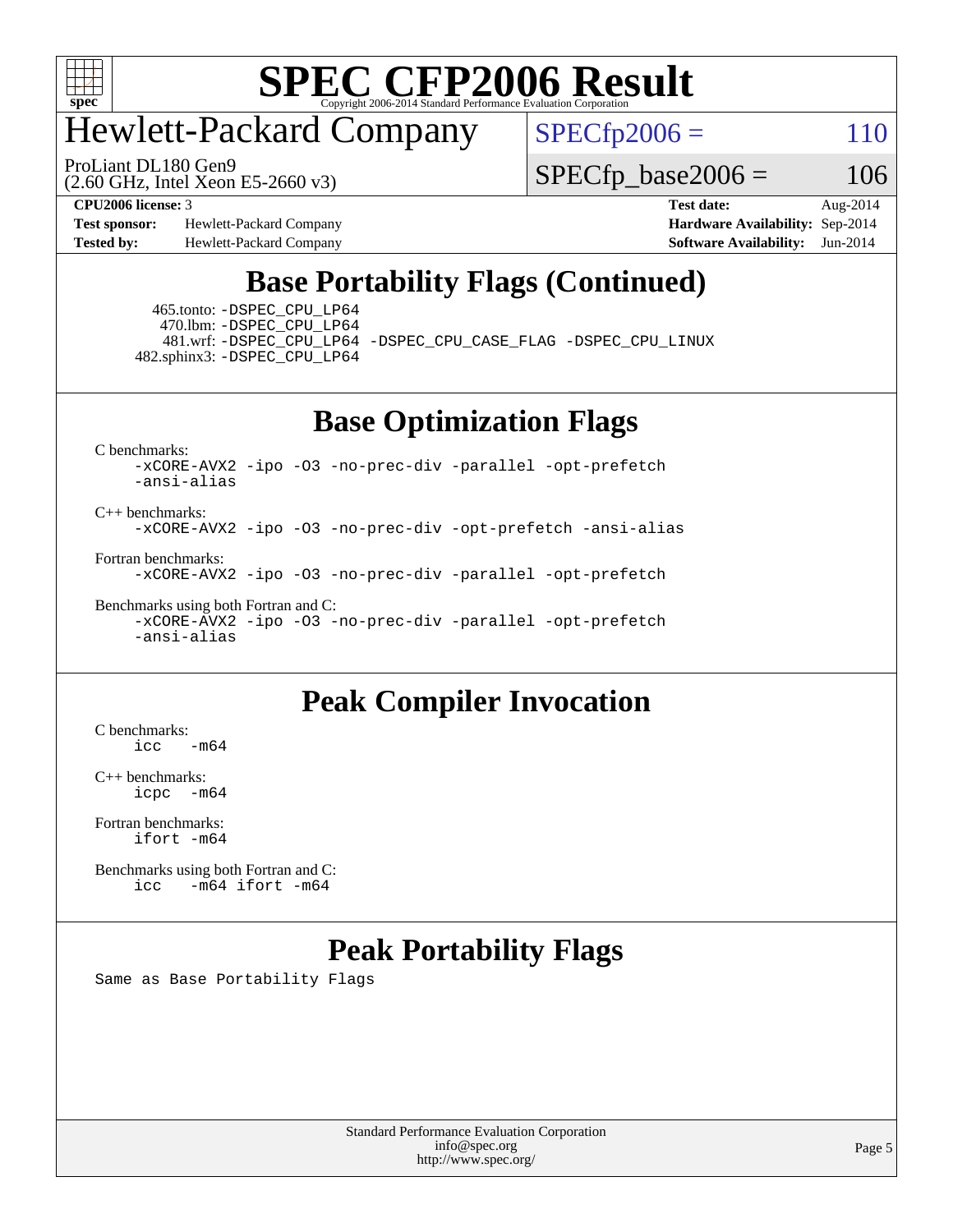

## Hewlett-Packard Company

ProLiant DL180 Gen9

 $SPECfp2006 = 110$  $SPECfp2006 = 110$ 

(2.60 GHz, Intel Xeon E5-2660 v3)

 $SPECTp\_base2006 = 106$ 

**[Test sponsor:](http://www.spec.org/auto/cpu2006/Docs/result-fields.html#Testsponsor)** Hewlett-Packard Company **[Hardware Availability:](http://www.spec.org/auto/cpu2006/Docs/result-fields.html#HardwareAvailability)** Sep-2014 **[Tested by:](http://www.spec.org/auto/cpu2006/Docs/result-fields.html#Testedby)** Hewlett-Packard Company **[Software Availability:](http://www.spec.org/auto/cpu2006/Docs/result-fields.html#SoftwareAvailability)** Jun-2014

**[CPU2006 license:](http://www.spec.org/auto/cpu2006/Docs/result-fields.html#CPU2006license)** 3 **[Test date:](http://www.spec.org/auto/cpu2006/Docs/result-fields.html#Testdate)** Aug-2014

### **[Peak Optimization Flags](http://www.spec.org/auto/cpu2006/Docs/result-fields.html#PeakOptimizationFlags)**

[C benchmarks](http://www.spec.org/auto/cpu2006/Docs/result-fields.html#Cbenchmarks):

 433.milc: [-xCORE-AVX2](http://www.spec.org/cpu2006/results/res2014q3/cpu2006-20140908-31239.flags.html#user_peakPASS2_CFLAGSPASS2_LDFLAGS433_milc_f-xAVX2_5f5fc0cbe2c9f62c816d3e45806c70d7)(pass 2) [-prof-gen](http://www.spec.org/cpu2006/results/res2014q3/cpu2006-20140908-31239.flags.html#user_peakPASS1_CFLAGSPASS1_LDFLAGS433_milc_prof_gen_e43856698f6ca7b7e442dfd80e94a8fc)(pass 1) [-ipo](http://www.spec.org/cpu2006/results/res2014q3/cpu2006-20140908-31239.flags.html#user_peakPASS2_CFLAGSPASS2_LDFLAGS433_milc_f-ipo)(pass 2) [-O3](http://www.spec.org/cpu2006/results/res2014q3/cpu2006-20140908-31239.flags.html#user_peakPASS2_CFLAGSPASS2_LDFLAGS433_milc_f-O3)(pass 2) [-no-prec-div](http://www.spec.org/cpu2006/results/res2014q3/cpu2006-20140908-31239.flags.html#user_peakPASS2_CFLAGSPASS2_LDFLAGS433_milc_f-no-prec-div)(pass 2) [-prof-use](http://www.spec.org/cpu2006/results/res2014q3/cpu2006-20140908-31239.flags.html#user_peakPASS2_CFLAGSPASS2_LDFLAGS433_milc_prof_use_bccf7792157ff70d64e32fe3e1250b55)(pass 2) [-auto-ilp32](http://www.spec.org/cpu2006/results/res2014q3/cpu2006-20140908-31239.flags.html#user_peakCOPTIMIZE433_milc_f-auto-ilp32) [-ansi-alias](http://www.spec.org/cpu2006/results/res2014q3/cpu2006-20140908-31239.flags.html#user_peakCOPTIMIZE433_milc_f-ansi-alias)  $470$ .lbm: basepeak = yes

 $482$ .sphinx3: basepeak = yes

[C++ benchmarks:](http://www.spec.org/auto/cpu2006/Docs/result-fields.html#CXXbenchmarks)

 444.namd: [-xCORE-AVX2](http://www.spec.org/cpu2006/results/res2014q3/cpu2006-20140908-31239.flags.html#user_peakPASS2_CXXFLAGSPASS2_LDFLAGS444_namd_f-xAVX2_5f5fc0cbe2c9f62c816d3e45806c70d7)(pass 2) [-prof-gen](http://www.spec.org/cpu2006/results/res2014q3/cpu2006-20140908-31239.flags.html#user_peakPASS1_CXXFLAGSPASS1_LDFLAGS444_namd_prof_gen_e43856698f6ca7b7e442dfd80e94a8fc)(pass 1) [-ipo](http://www.spec.org/cpu2006/results/res2014q3/cpu2006-20140908-31239.flags.html#user_peakPASS2_CXXFLAGSPASS2_LDFLAGS444_namd_f-ipo)(pass 2) [-O3](http://www.spec.org/cpu2006/results/res2014q3/cpu2006-20140908-31239.flags.html#user_peakPASS2_CXXFLAGSPASS2_LDFLAGS444_namd_f-O3)(pass 2) [-no-prec-div](http://www.spec.org/cpu2006/results/res2014q3/cpu2006-20140908-31239.flags.html#user_peakPASS2_CXXFLAGSPASS2_LDFLAGS444_namd_f-no-prec-div)(pass 2) [-prof-use](http://www.spec.org/cpu2006/results/res2014q3/cpu2006-20140908-31239.flags.html#user_peakPASS2_CXXFLAGSPASS2_LDFLAGS444_namd_prof_use_bccf7792157ff70d64e32fe3e1250b55)(pass 2) [-fno-alias](http://www.spec.org/cpu2006/results/res2014q3/cpu2006-20140908-31239.flags.html#user_peakCXXOPTIMIZEOPTIMIZE444_namd_f-no-alias_694e77f6c5a51e658e82ccff53a9e63a) [-auto-ilp32](http://www.spec.org/cpu2006/results/res2014q3/cpu2006-20140908-31239.flags.html#user_peakCXXOPTIMIZE444_namd_f-auto-ilp32)

 $447$ .dealII: basepeak = yes

 $450$ .soplex: basepeak = yes

 453.povray: [-xCORE-AVX2](http://www.spec.org/cpu2006/results/res2014q3/cpu2006-20140908-31239.flags.html#user_peakPASS2_CXXFLAGSPASS2_LDFLAGS453_povray_f-xAVX2_5f5fc0cbe2c9f62c816d3e45806c70d7)(pass 2) [-prof-gen](http://www.spec.org/cpu2006/results/res2014q3/cpu2006-20140908-31239.flags.html#user_peakPASS1_CXXFLAGSPASS1_LDFLAGS453_povray_prof_gen_e43856698f6ca7b7e442dfd80e94a8fc)(pass 1) [-ipo](http://www.spec.org/cpu2006/results/res2014q3/cpu2006-20140908-31239.flags.html#user_peakPASS2_CXXFLAGSPASS2_LDFLAGS453_povray_f-ipo)(pass 2) [-O3](http://www.spec.org/cpu2006/results/res2014q3/cpu2006-20140908-31239.flags.html#user_peakPASS2_CXXFLAGSPASS2_LDFLAGS453_povray_f-O3)(pass 2) [-no-prec-div](http://www.spec.org/cpu2006/results/res2014q3/cpu2006-20140908-31239.flags.html#user_peakPASS2_CXXFLAGSPASS2_LDFLAGS453_povray_f-no-prec-div)(pass 2) [-prof-use](http://www.spec.org/cpu2006/results/res2014q3/cpu2006-20140908-31239.flags.html#user_peakPASS2_CXXFLAGSPASS2_LDFLAGS453_povray_prof_use_bccf7792157ff70d64e32fe3e1250b55)(pass 2) [-unroll4](http://www.spec.org/cpu2006/results/res2014q3/cpu2006-20140908-31239.flags.html#user_peakCXXOPTIMIZE453_povray_f-unroll_4e5e4ed65b7fd20bdcd365bec371b81f) [-ansi-alias](http://www.spec.org/cpu2006/results/res2014q3/cpu2006-20140908-31239.flags.html#user_peakCXXOPTIMIZE453_povray_f-ansi-alias)

[Fortran benchmarks](http://www.spec.org/auto/cpu2006/Docs/result-fields.html#Fortranbenchmarks):

 $410.bwaves: basepeak = yes$  416.gamess: [-xCORE-AVX2](http://www.spec.org/cpu2006/results/res2014q3/cpu2006-20140908-31239.flags.html#user_peakPASS2_FFLAGSPASS2_LDFLAGS416_gamess_f-xAVX2_5f5fc0cbe2c9f62c816d3e45806c70d7)(pass 2) [-prof-gen](http://www.spec.org/cpu2006/results/res2014q3/cpu2006-20140908-31239.flags.html#user_peakPASS1_FFLAGSPASS1_LDFLAGS416_gamess_prof_gen_e43856698f6ca7b7e442dfd80e94a8fc)(pass 1) [-ipo](http://www.spec.org/cpu2006/results/res2014q3/cpu2006-20140908-31239.flags.html#user_peakPASS2_FFLAGSPASS2_LDFLAGS416_gamess_f-ipo)(pass 2) [-O3](http://www.spec.org/cpu2006/results/res2014q3/cpu2006-20140908-31239.flags.html#user_peakPASS2_FFLAGSPASS2_LDFLAGS416_gamess_f-O3)(pass 2) [-no-prec-div](http://www.spec.org/cpu2006/results/res2014q3/cpu2006-20140908-31239.flags.html#user_peakPASS2_FFLAGSPASS2_LDFLAGS416_gamess_f-no-prec-div)(pass 2) [-prof-use](http://www.spec.org/cpu2006/results/res2014q3/cpu2006-20140908-31239.flags.html#user_peakPASS2_FFLAGSPASS2_LDFLAGS416_gamess_prof_use_bccf7792157ff70d64e32fe3e1250b55)(pass 2) [-unroll2](http://www.spec.org/cpu2006/results/res2014q3/cpu2006-20140908-31239.flags.html#user_peakOPTIMIZE416_gamess_f-unroll_784dae83bebfb236979b41d2422d7ec2) [-inline-level=0](http://www.spec.org/cpu2006/results/res2014q3/cpu2006-20140908-31239.flags.html#user_peakOPTIMIZE416_gamess_f-inline-level_318d07a09274ad25e8d15dbfaa68ba50) [-scalar-rep-](http://www.spec.org/cpu2006/results/res2014q3/cpu2006-20140908-31239.flags.html#user_peakOPTIMIZE416_gamess_f-disablescalarrep_abbcad04450fb118e4809c81d83c8a1d) 434.zeusmp: basepeak = yes 437.leslie3d: basepeak = yes

 459.GemsFDTD: [-xCORE-AVX2](http://www.spec.org/cpu2006/results/res2014q3/cpu2006-20140908-31239.flags.html#user_peakPASS2_FFLAGSPASS2_LDFLAGS459_GemsFDTD_f-xAVX2_5f5fc0cbe2c9f62c816d3e45806c70d7)(pass 2) [-prof-gen](http://www.spec.org/cpu2006/results/res2014q3/cpu2006-20140908-31239.flags.html#user_peakPASS1_FFLAGSPASS1_LDFLAGS459_GemsFDTD_prof_gen_e43856698f6ca7b7e442dfd80e94a8fc)(pass 1) [-ipo](http://www.spec.org/cpu2006/results/res2014q3/cpu2006-20140908-31239.flags.html#user_peakPASS2_FFLAGSPASS2_LDFLAGS459_GemsFDTD_f-ipo)(pass 2) [-O3](http://www.spec.org/cpu2006/results/res2014q3/cpu2006-20140908-31239.flags.html#user_peakPASS2_FFLAGSPASS2_LDFLAGS459_GemsFDTD_f-O3)(pass 2) [-no-prec-div](http://www.spec.org/cpu2006/results/res2014q3/cpu2006-20140908-31239.flags.html#user_peakPASS2_FFLAGSPASS2_LDFLAGS459_GemsFDTD_f-no-prec-div)(pass 2) [-prof-use](http://www.spec.org/cpu2006/results/res2014q3/cpu2006-20140908-31239.flags.html#user_peakPASS2_FFLAGSPASS2_LDFLAGS459_GemsFDTD_prof_use_bccf7792157ff70d64e32fe3e1250b55)(pass 2) [-unroll2](http://www.spec.org/cpu2006/results/res2014q3/cpu2006-20140908-31239.flags.html#user_peakOPTIMIZE459_GemsFDTD_f-unroll_784dae83bebfb236979b41d2422d7ec2) [-inline-level=0](http://www.spec.org/cpu2006/results/res2014q3/cpu2006-20140908-31239.flags.html#user_peakOPTIMIZE459_GemsFDTD_f-inline-level_318d07a09274ad25e8d15dbfaa68ba50) [-opt-prefetch](http://www.spec.org/cpu2006/results/res2014q3/cpu2006-20140908-31239.flags.html#user_peakOPTIMIZE459_GemsFDTD_f-opt-prefetch) [-parallel](http://www.spec.org/cpu2006/results/res2014q3/cpu2006-20140908-31239.flags.html#user_peakOPTIMIZE459_GemsFDTD_f-parallel)

 465.tonto: [-xCORE-AVX2](http://www.spec.org/cpu2006/results/res2014q3/cpu2006-20140908-31239.flags.html#user_peakPASS2_FFLAGSPASS2_LDFLAGS465_tonto_f-xAVX2_5f5fc0cbe2c9f62c816d3e45806c70d7)(pass 2) [-prof-gen](http://www.spec.org/cpu2006/results/res2014q3/cpu2006-20140908-31239.flags.html#user_peakPASS1_FFLAGSPASS1_LDFLAGS465_tonto_prof_gen_e43856698f6ca7b7e442dfd80e94a8fc)(pass 1) [-ipo](http://www.spec.org/cpu2006/results/res2014q3/cpu2006-20140908-31239.flags.html#user_peakPASS2_FFLAGSPASS2_LDFLAGS465_tonto_f-ipo)(pass 2) [-O3](http://www.spec.org/cpu2006/results/res2014q3/cpu2006-20140908-31239.flags.html#user_peakPASS2_FFLAGSPASS2_LDFLAGS465_tonto_f-O3)(pass 2) [-no-prec-div](http://www.spec.org/cpu2006/results/res2014q3/cpu2006-20140908-31239.flags.html#user_peakPASS2_FFLAGSPASS2_LDFLAGS465_tonto_f-no-prec-div)(pass 2) [-prof-use](http://www.spec.org/cpu2006/results/res2014q3/cpu2006-20140908-31239.flags.html#user_peakPASS2_FFLAGSPASS2_LDFLAGS465_tonto_prof_use_bccf7792157ff70d64e32fe3e1250b55)(pass 2) [-inline-calloc](http://www.spec.org/cpu2006/results/res2014q3/cpu2006-20140908-31239.flags.html#user_peakOPTIMIZE465_tonto_f-inline-calloc) [-opt-malloc-options=3](http://www.spec.org/cpu2006/results/res2014q3/cpu2006-20140908-31239.flags.html#user_peakOPTIMIZE465_tonto_f-opt-malloc-options_13ab9b803cf986b4ee62f0a5998c2238) [-auto](http://www.spec.org/cpu2006/results/res2014q3/cpu2006-20140908-31239.flags.html#user_peakOPTIMIZE465_tonto_f-auto) [-unroll4](http://www.spec.org/cpu2006/results/res2014q3/cpu2006-20140908-31239.flags.html#user_peakOPTIMIZE465_tonto_f-unroll_4e5e4ed65b7fd20bdcd365bec371b81f)

[Benchmarks using both Fortran and C](http://www.spec.org/auto/cpu2006/Docs/result-fields.html#BenchmarksusingbothFortranandC):

435.gromacs: basepeak = yes

 $436.cactusADM:basepeak = yes$ 

Continued on next page